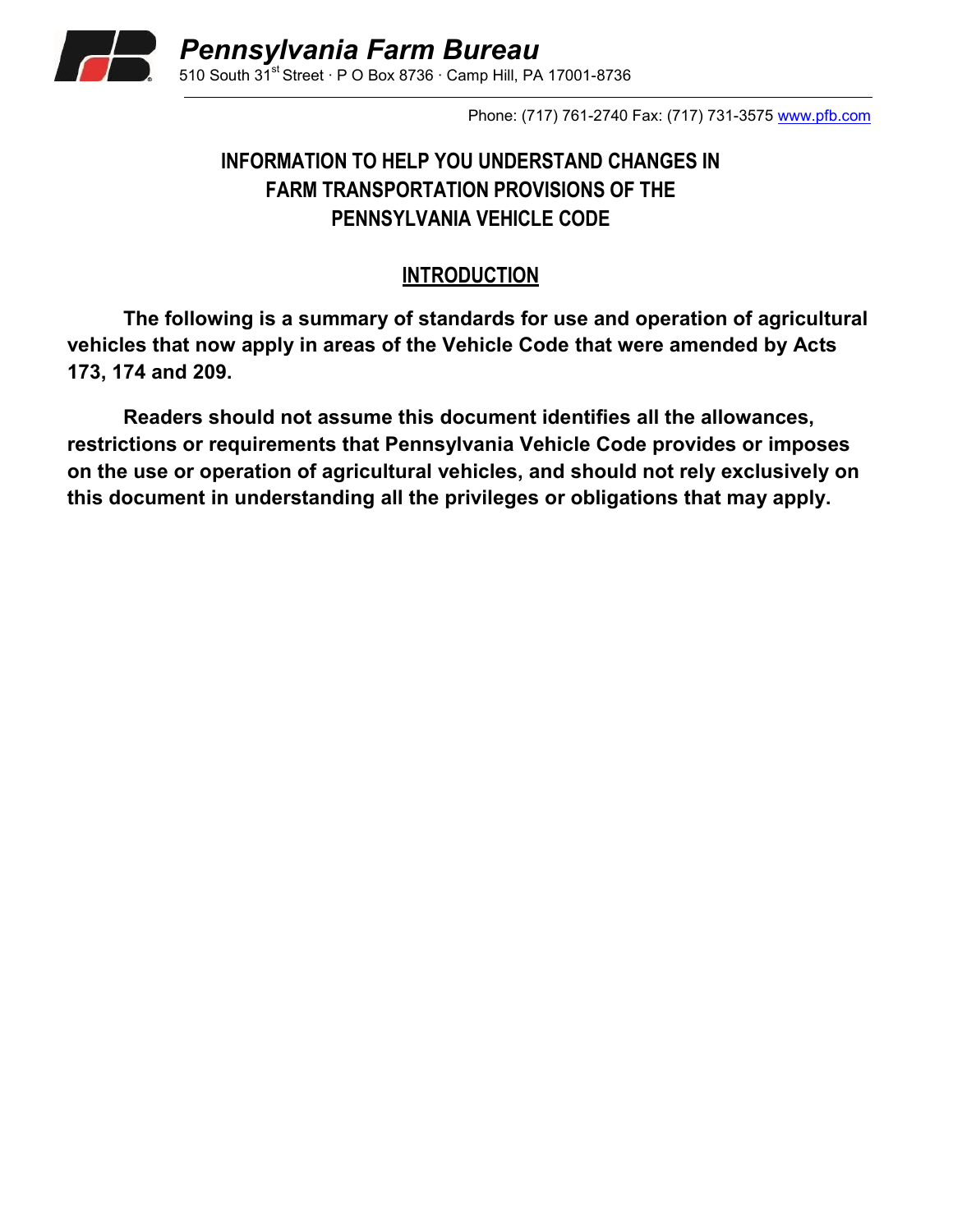# **IMPLEMENTS OF HUSBANDRY (AMENDMENTS TO SECTIONS 1301 AND 4921)**

#### **1. Farm Implements Exempt from Registration – Authorized Distance and Use:**

Implements of husbandry may be operated anywhere within 50 miles of any farm owned or operated by the owner of the implement to facilitate agriculture. Revisions have been made under the Pennsylvania Vehicle Code for a more general and less restrictive requirement that the implement be used for "agricultural operations." This change in legislation should allow a farmer who owns a registration-exempt implement to operate the implement for the purpose of providing agricultural services for not only his or her farms but also for another farmer's farm within the authorized zone of use.

### **2. Special Width Allowances for Farm Use of Implements ofHusbandry:**

# *a. Implements of Husbandry Greater than 8 Feet 6 Inches but Not Greater than 14 Feet 6 Inches in Width:* **Daytime Use**

Implements may be driven, hauled or towed on roads other than freeways within 50 miles of any farm owned or operated by the owner of the implement to facilitate agriculture. The Pennsylvania Vehicle Code should allow daytime use of implements at this width not only between farms of the implement owner but also between the implement owner's farm and an implement mechanic's or dealer's place of business not more than 150 miles away for the purpose of buying, selling, trading, loaning and leasing, demonstrating, repairing or servicing the implement of husbandry and between the implement owner's farm and another's farm located within 50 miles.

#### **Nighttime Use**

Implements may be driven, hauled or towed on roads other than freeways within 50 miles of any farm owned or operated by the owner of the implement to facilitate agriculture. The Pennsylvania Vehicle Code should allow nighttime use of implements at this width not only between farms of the implement owner but also between the implement owner's farm and an implement mechanic's or dealer's place of business not more than 150 miles away for the purpose of buying, selling, trading, loaning and leasing, demonstrating, repairing or servicing the implement and between the implement owner's farm and another's farm located within 50 miles.

However, use of the implement at this width is not authorized unless both of the following requirements are met:

- 1. The implement has and operates at least one yellow revolving, flashing or strobe light visible to drivers from any direction.
- 2. The implement has and operates hazard signal lights.



**Pennsylvania Farm Bureau Page 2** Page 2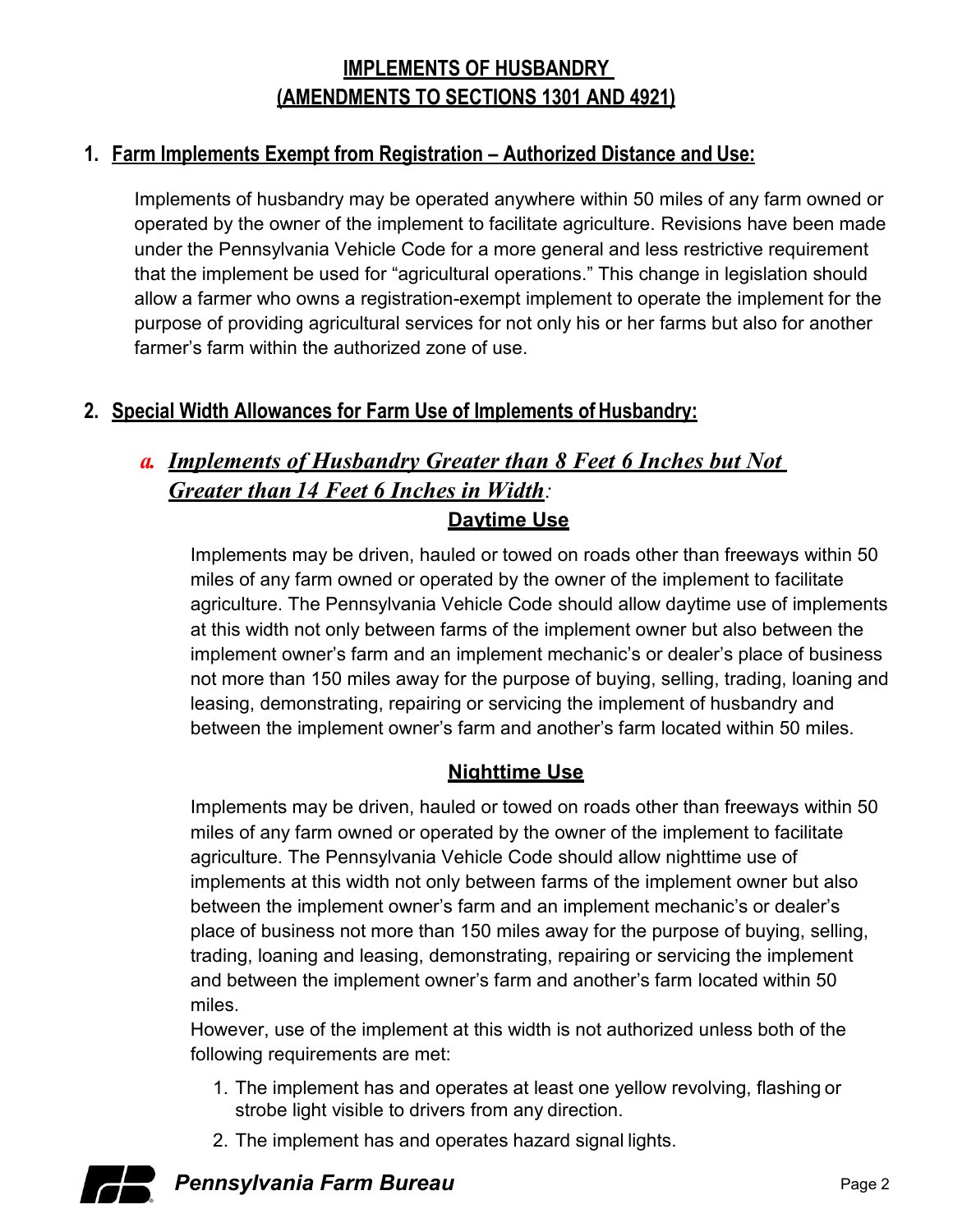## *b. Implements of Husbandry Greater than 14 Feet 6 Inches but Not Greater than 18 Feet in Width:*

#### **Daytime Use**

Implements may be driven, hauled or towed on roads other than freeways in the same areas and manner as authorized for daytime use of implements 14 feet 6 inches and less in width except for the new requirement to provide advanced notice to the PA Department of Transportation by telephone for nonemergency transport. (see summary on page 2). However, use of the implement at this width is not authorized unless all four of the following requirements are met:

- 1. The implement owner has liability insurance coverage on the implement normally required for other vehicles (coverage under the owner's general farm liability policy will meet this requirement).
- 2. The implement has and operates at least one yellow revolving, flashing or strobe light visible to drivers from any direction.
- 3. The implement has and operates hazard signal lights.
- 4. A pilot vehicle is escorting the implement in front, and this pilot vehicle displays an "oversize vehicle" sign on the front of the vehicle and has and operates hazard signal lights.

### **Nighttime Use**

Implements may be driven, hauled or towed on roads other than freeways in the same manner as for daytime use of implements 14 feet 6 inches and less in width (see summary on page 2). But it is important to note that the areas of authorized use are limited to those within 25 miles of a farm owned or operated by the owner of the implement. However, use of the implement at this width is not authorized unless all seven of the following requirements are met:

- 1. The implement owner has liability insurance coverage on the implement normally required for other vehicles (coverage under the owner's general farm liability policy will meet this requirement).
- 2. The implement has and operates at least one yellow revolving, flashing or strobe light visible to drivers from any direction.
- 3. The implement has and operates hazard signal lights.
- 4. The implement has reflective edgemarks or lights to identify the outermost edges of the rear and front.
- 5. The implement is not operated or moved at a speed greater than 25 m.p.h.
- 6. The driver of implement or vehicle moving the implement is at least 18 years of age.
- 7. A vehicle is escorting the implement at the rear of the implement, and this escort vehicle displays an "oversize vehicle" sign on the rear of the vehicle and has and operates hazard signal lights.

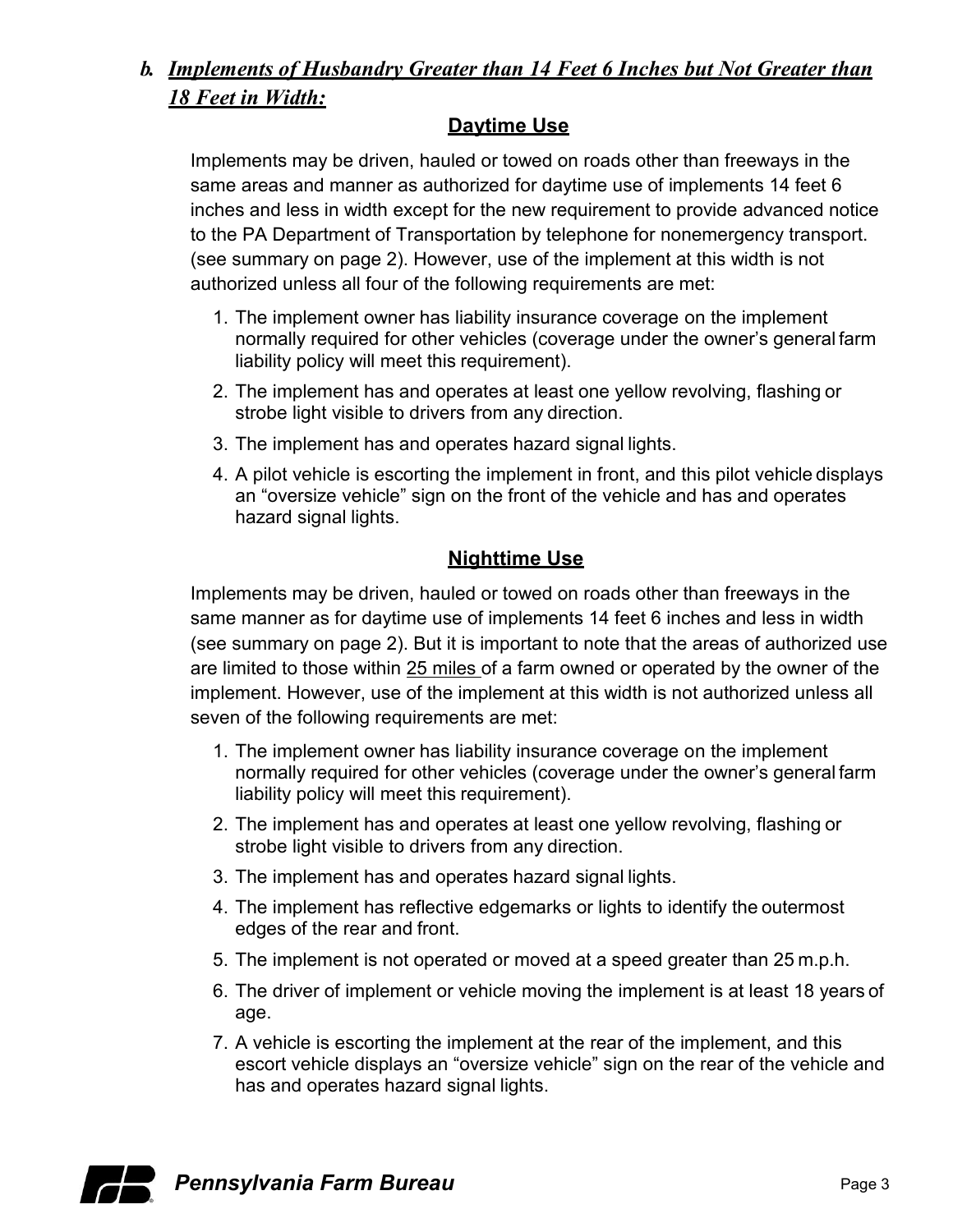# **FARM VEHICLES EXEMPT FROM REGISTRATION (AMENDMENTS TO SECTION 1302)**

#### **1. Types of Farm Vehicle Exemptions Available to Trucks and Truck Tractors:**

- **Type A Exemption**, for vehicles with a weight rating of 10,000 pounds or less. No requirement for periodic inspection.
- **Type B Exemption**, for vehicles with a weight rating of 10,001 to 17,000 pounds. No requirement for periodic inspection.
- **Type C Exemption**, for vehicles with a weight rating of greater than 17,000 pounds that will not be subject to requirement for periodic inspection.
- **Type D Exemption**, for vehicles with a weight rating of greater than 17,000 pounds that will be subject annual inspection requirements.

## **2. Type A Farm Vehicle Exemption (10,000 Pounds or Less) – Authorized Times Distances and Purposes of Use:**

- Farm vehicle may only be operated during daytime.
- Farm vehicle may only be operated
	- 1. On roads that adjoin a farm owned or operated by the owner of vehicle;
	- 2. Between farms owned or operated by the vehicle owner not more than 50 miles apart;
	- 3. Between one farm of the vehicle owner and a place of business not more than 50 miles away for the purpose of buying ag supplies or selling ag products; and
	- 4. Between one farm of the vehicle owner and a place of business not more than 50 miles away for the purpose of servicing or repairing the farm vehicle or trailer or semitrailer towed by the farm vehicle.
- No other uses are authorized.

#### **3. Type B Farm Vehicle Exemption (10,001 - 17,000 Pounds) – Authorized Times, Distances and Purposes of Use:**

- Farm vehicle may only be operated during daytime.
- Farm vehicle may only be operated
	- 1. On roads that adjoin a farm owned or operated by the owner of vehicle;
	- 2. Between farms owned or operated by the vehicle owner not more than 25 miles apart;
	- 3. Between one farm of the vehicle owner and a place of business not more than 25 miles away for the purpose of buying ag supplies or selling ag products; and



**Pennsylvania Farm Bureau Page 4** Page 4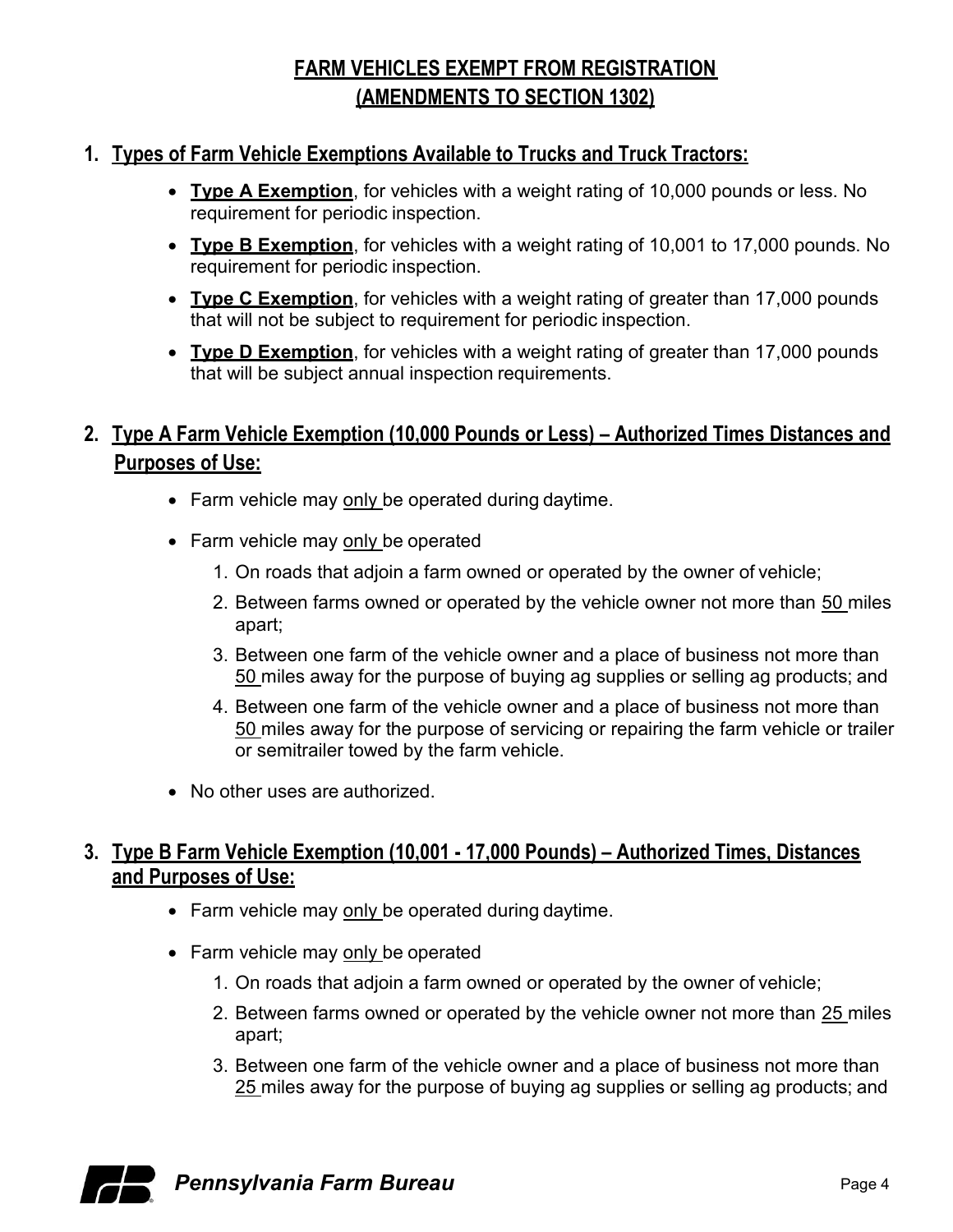- 4. Between one farm of the vehicle owner and a place of business not more than 50 miles away for the purpose of servicing or repairing the farm vehicle or trailer or semitrailer towed by the farm vehicle.
- No other uses are authorized.

## **4. Type C Farm Vehicle Exemption (Greater than 17,000 Pounds Not Subject to Periodic Inspection Requirement) – Authorized Times, Distances and Purposes of Use:**

- Farm vehicle may only be operated during daytime.
- Farm vehicle may only be operated
	- 1. On roads that adjoin a farm owned or operated by the owner of vehicle;
	- 2. Between farms owned or operated by the vehicle owner not more than 10 miles apart;
	- 3. Between one farm of the vehicle owner and a place of business not more than 10 miles away for the purpose of buying ag supplies or selling ag products; and
	- 4. Between one farm of the vehicle owner and a place of business not more than 25 miles away for the purpose of servicing or repairing the farm vehicle or trailer or semitrailer towed by the farm vehicle.
- No other uses are authorized.

### **5. Type D Farm Vehicle Exemption (Greater than 17,000 Pounds Subject to Annual Inspection Requirements) – Authorized Times, Distances and Purposes of Use:**

- Farm vehicle may be operated during both daytime and nighttime.
- Farm vehicle may only be operated
	- 1. On roads that adjoin a farm owned or operated by the owner of vehicle;
	- 2. Between farms owned or operated by the vehicle owner not more than 50 miles apart;
	- 3. Between one farm of the vehicle owner and a place of business not more than 50 miles away for the purpose of buying ag supplies or selling ag products; and
	- 4. Between one farm of the vehicle owner and a place of business not more than 50 miles away for the purpose of servicing or repairing the farm vehicle or trailer or semitrailer towed by the farm vehicle.
	- No other uses are authorized.



**Pennsylvania Farm Bureau Page 5** Page 5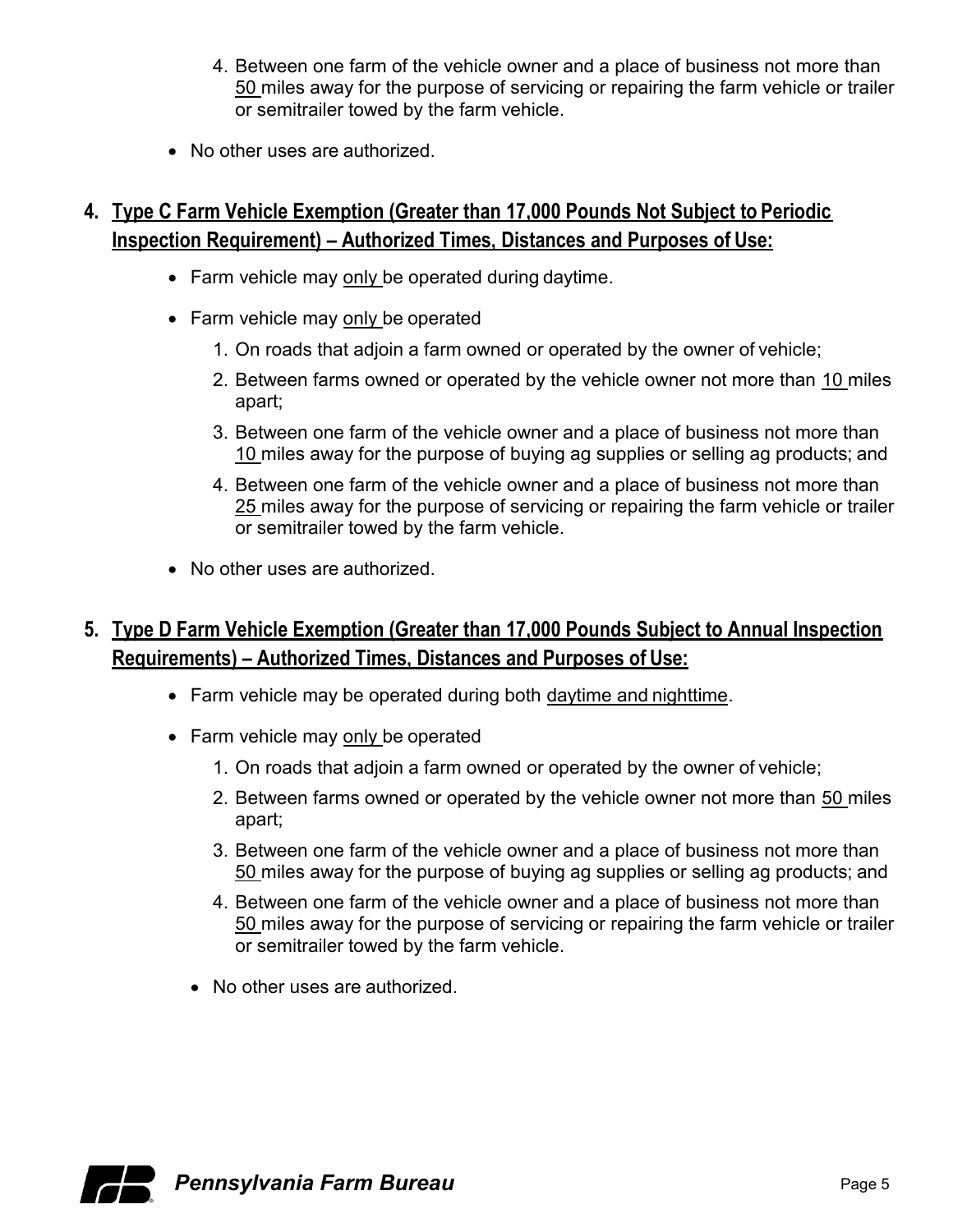## **TRAILERS USED ON FARMS (AMENDMENTS TO SECTION 1302 AND 4921)**

### **1. Authorized Distance and Purposes of Use for Trailers Subject to Farm Exemption from Registration:**

A trailer exempt from registration may be used within 50 miles of any farm owned or operated by the owner of the vehicle. The 2012 legislation deleted provisions in previous law that restricted the use of registration-exempt trailers to specific tasks. The new law provides a more general and less restrictive requirement that the trailer be used for "agricultural operations." This change in legislation should allow a farmer who owns a trailer subject to the exemption to use the trailer to provide agricultural services for not only his or her farms but also for another farmer's farm within the authorized zone of use.

#### **2. Special Width Allowances for Farm Trailers Greater than 8 Feet 6 Inches in Width:**

#### *Trailers Towed by Implements of Husbandry Exempt from Registration:*

A trailer towed by an implement of husbandry exempt from registration on roads other than freeways may up to 14 feet 6 inches in width. Any trailer wider than 8 feet 6 inches that is towed at night by an exempt implement must have and operate at least one yellow revolving, flashing or strobe light visible to drivers from any direction and hazard signal lights.

#### *Trailers or Vehicles Transporting Crops or Manure:*

A trailer may be used to transport crops, or manure on roads other than freeways at a width of up to 12 feet during daytime and up to 14 feet 6 inches at night. The 2012 legislation expands the scope of "crops or nutrients" whose transport may qualify for this special width allowance; recognizes transportation of manure, compost or commercial fertilizer as qualifying for this special width allowance; and expands the type of nighttime transportation that qualifies for thisspecial width allowance. If the trailer is transporting crops, manure, compost or commercial fertilizer at night and is wider than 8 feet 6 inches, the trailer must also have and operate at least one yellow revolving, flashing or strobe light visible to drivers from any direction and hazard signal lights.

Vehicles other than trailers and implements of husbandry may also qualify for this special width allowance when transporting crops, manure, compost or commercial fertilizer. These vehicles would also be subject to the additional lighting requirements when used at night.